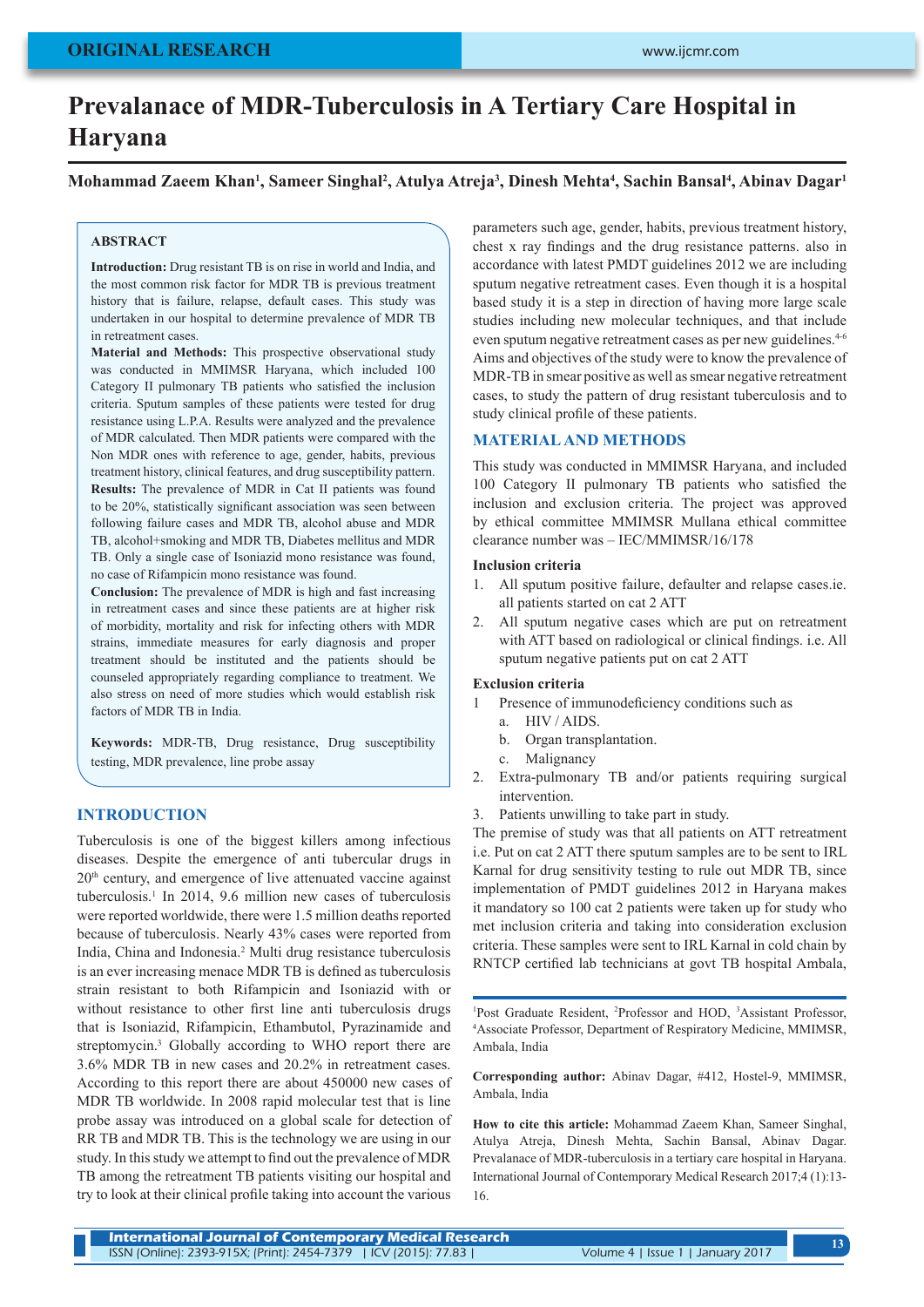as our area falls under jurisdiction of district Ambala, so all samples were sent via district hospital Ambala samples were sent in cold chain to IRL Karnal which used L.P.A. method for drug sensitivity testing, prior to that patients clinical exam was thoroughly carried out with complete treatment history, personal history, past history. Patients were asked to follow up after they received Drug sensitivity reports, results of D.S.T. were analyzed and prevalence of MDR TB calculated, patients were then divided into two groups MDR group and Non MDR group and compared statistically with respect to following variables age, gender, habits (smoking, alcoholism), previous treatment history, clinical features, drug susceptibility pattern.

# **STATISTICAL ANALYSIS**

Chi-square test was used to find the significance of frequency distribution of study parameters between MDR and non MDR groups. Student t test was used to find the significance of mean values of study parameters between both the groups. Microsoft Excel and Word were used to prepare the tables and graphs.

#### **RESULTS**

This study done was done in MMIMSR Hospital for a period of two years. It incorporated a sum of 100 (n-100) category II pulmonary TB patients. Sputum positive as well as negative. Patient populace was partitioned into two gatherings of MDR (n-20) and Non MDR (n-80) as indicated by the drug susceptibility results. After that the prevalence of MDR was determined which was 20% (n=20).These two gatherings were then examined to search for statistically significant association between groups.

#### **Gender**

Out of 100 patients, 73 were male and 27 were female. Out of 20 MDR patients 13 (65%) were male and 7 (35%) were females. In Non MDR group of 80, 60 (75%) were male and 20 (25%) were females. Male: Female proportion in MDR group was 1.9:1

#### **Age**

Total mean age in MDR group was 42.25±15.80. In Non MDR

group, over all mean age with S.D. was 43.93±16.21.

# **Alcoholism Smoking and MDR TB (HABITS)**

In habits statistically significant association was seen between alcohol abuse and MDR TB and smoking plus alcohol and MDR TB, however smoking and MDR TB did not show statistically significant association. P value for alcohol abuse  $= 0.021$  and p value for smoking plus alcohol = 0.0051**.**

#### **Prior treatment history**

In prior treatment history statistically significant association was seen between failure and MDR TB with p value  $= 0.009$ . failure was present  $50\%$  (n=10) in MDR group and  $21\%$  (n=17) in Non MDR group. Relapse was present 40% (n=8) in MDR group and 51% (n=41) in Non MDR group. Default was present 10% (n=2) in MDR group and 28% (n=22) in Non MDR group.

#### **Clinical features**

Significant association was found between fever and MDR TB (p value -0.007), hemoptysis and MDR TB (p value-0.041), breathlessness MDR TB (p value 0.023).cough and expectoration was found in every patient in both groups where as fever was found in all patients in MDR group and 73% in Non MDR group.

#### **Diabetes mellitus and MDR TB**

We observed significant association between diabetes mellitus and MDR group ( $p=0.0017$ ). In MDR group 45% ( $n=9$ ) had diabetes mellitus where as in Non MDR group 14% (n=11) had diabetes mellitus.

Resistance pattern 20 patients out of 100 had resistance to Isoniazid and Rifampicin that is MDR TB and 2 patients had mono resistance to Isoniazid. None of the patients in our study showed mono resistance to Rifampicin.

#### **DISCUSSION**

This study was undertaken to determine the prevalence of MDR TB patients visiting tertiary care hospital in Haryana and to study risk factors. The patients were analyzed on basis of their age, gender, clinical features, habits, treatment history,

| <b>Habits</b>              |         | <b>MDR</b> |               | <b>Non MDR</b> |               | $\mathbf{v}^2$<br>v | <b>P-Value</b> |  |
|----------------------------|---------|------------|---------------|----------------|---------------|---------------------|----------------|--|
|                            |         | n          | $\frac{0}{0}$ | n              | $\frac{0}{0}$ |                     |                |  |
| No Habit                   | Present | 4          | 20%           | 43             | 54%           |                     |                |  |
|                            | Absent  | 16         | 80%           | 37             | 46%           |                     |                |  |
| Alcohol                    | Present | 3          | 15%           | $\mathcal{L}$  | 3%            |                     |                |  |
|                            | Absent  | 17         | 85%           | 78             | 97%           | 5.2632              | .021781        |  |
| Smoking                    | Present | 8          | 40%           | 31             | 38%           |                     |                |  |
|                            | Absent  | 12         | 60%           | 49             | 62%           | 0.0105              | .918351        |  |
| Smoking+Al-                | Absent  |            | 25%           | 4              | $5\%$         |                     |                |  |
| cohol                      | Present | 15         | 75%           | 76             | 95%           | 7.8144              | .005183        |  |
| Table-1: Habits and MDR TB |         |            |               |                |               |                     |                |  |

| <b>History of treatment</b>              |         | <b>MDR</b>  |               | <b>Non MDR</b> |               |        | <b>P-Value</b> |  |
|------------------------------------------|---------|-------------|---------------|----------------|---------------|--------|----------------|--|
|                                          |         | $\mathbf n$ | $\frac{0}{0}$ | n              | $\frac{0}{0}$ |        |                |  |
| Defaulters                               | Present | $\sim$      | 10%           | 22             | 28%           |        |                |  |
|                                          | Absent  | 18          | 90%           | 58             | 72%           | 2.6864 | .101208        |  |
| Failures                                 | Present | 10          | 50%           | 17             | 21%           |        |                |  |
|                                          | Absent  | 10          | 50%           | 63             | 79%           | 6.7098 | .009588        |  |
| Relapses                                 | Present |             | 40%           | 41             | 51%           |        |                |  |
|                                          | Absent  | 12          | 60%           | 39             | 49%           | 0.8103 | .368024        |  |
| Table-2: History of treatment and MDR TB |         |             |               |                |               |        |                |  |

**International Journal of Contemporary Medical Research**  Volume 4 | Issue 1 | January 2017 | ICV (2015): 77.83 | ISSN (Online): 2393-915X; (Print): 2454-7379 **14**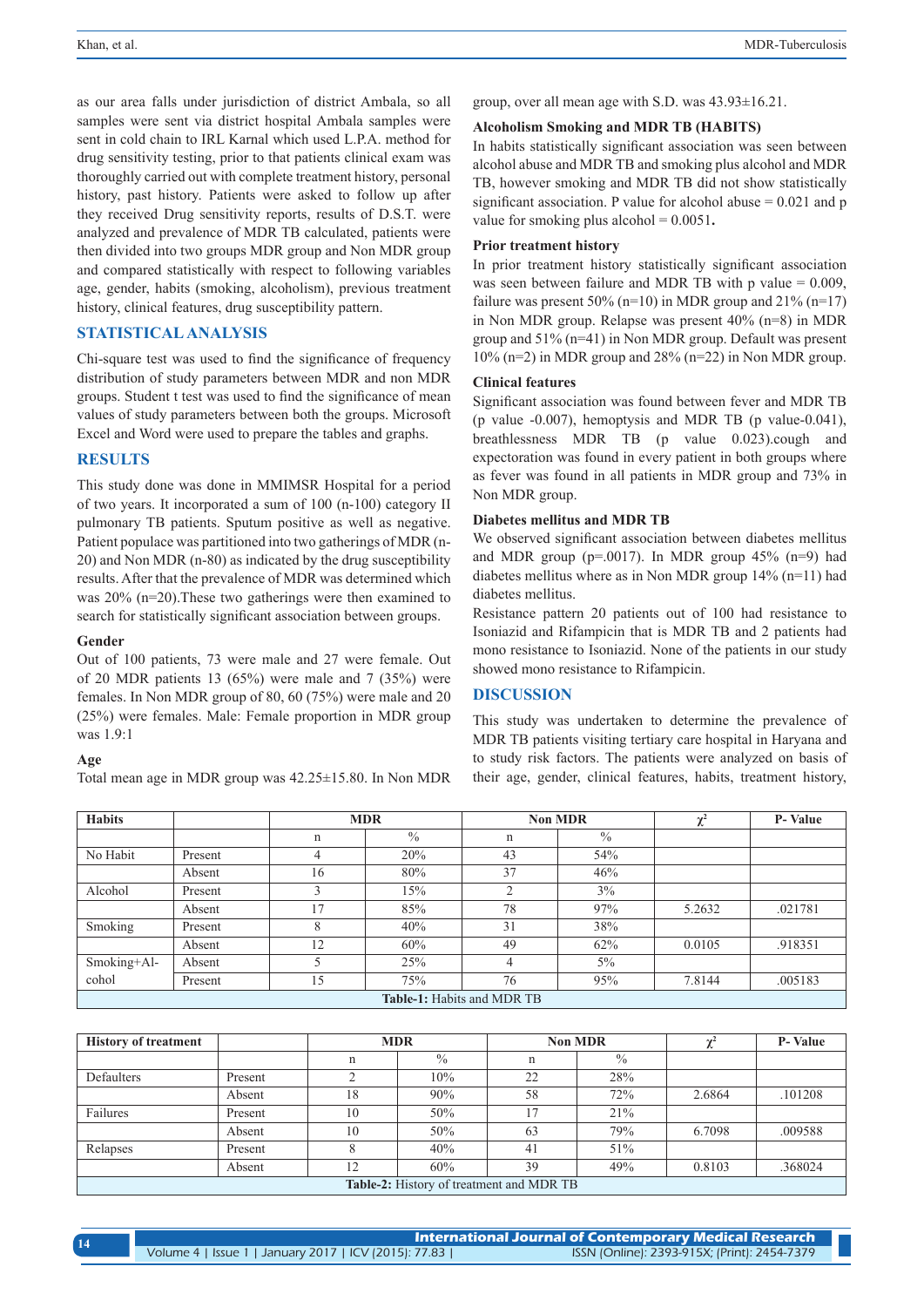|                                     | <b>MDR</b> |         |    | <b>Non MDR</b> |        | P - Value |  |
|-------------------------------------|------------|---------|----|----------------|--------|-----------|--|
| Diabetes Mellitus                   |            | $\%$    |    | $\%$           |        |           |  |
| Present                             |            | 45%     |    | 14%            | 9.7656 | .001778   |  |
| Absent                              |            | 55%     | 69 | 86%            |        |           |  |
| Total                               | 20         | $100\%$ | 80 | 100%           |        |           |  |
| <b>Table-3: Diabetes and MDR TB</b> |            |         |    |                |        |           |  |



**Figure-1:** Drug susceptibility pattern

clinical signs and symptoms, drug susceptibility and chest x-ray findings.

#### **Prevalence of MDR TB**

Prevalence of MDR TB was found to be 20% which was comparable to studies done by Sharma et al<sup>7</sup> at Delhi and another study done by Jain et al<sup>8</sup> at Lucknow which showed prevalence around 20.4% and 19.8% in retreatment cases respectively

According to WHO report 2013 the incidence of MDR TB in new cases is 2.2% and in retreatment cases its 15% but there are some other studies like one done by Paramsivan et al<sup>9</sup> which was retrospective study of 2816 these patients were repeatedly treated and prevalence found was 53% so we can deduce safely from data above from all parts of India that MDR prevalence varies from place to place and study to study, hence a large nationwide study is the need of the hour.

#### **Age**

In a study conducted by Sharma et al<sup>7</sup> at Delhi the mean age of MDR TB patients was (33.25±12.04) (18-55) years in our study age was  $(42.25 \pm 15.80)$   $(14-70)$  in MDR group. The mean age and maximum age in our study was found to be higher but the minimum age was lower than study by Sharma et al<sup>7</sup> similarly in another study by Dholakia et al<sup>10</sup> mean age was 31 (15-61) once again our study had higher mean age and maximum age though minimum age was lower than study by Dholakia et al<sup>10</sup>

#### **Smoking and alcoholism**

Smoking is a known risk factor for tuberculosis with studies showing two fold increase of risk of progression to active tuberculosis<sup>11</sup>, similarly alcohol consumption according to studies too increases the risk of development of tuberculosis up to three times with consumption of around 40 g or more alcohol per day.12 In our study in MDR group 15% (n=3) had alcohol alone, 40% (n=8) were smokers and 25% were both alcoholic and smoker in MDR group and there was a statistically significant association between alcoholism and MDR TB. P value =0.02 and people who both smoked and had alcohol p value  $= 0.005$ , statically significant association between smoking alone and

MDR TB was not seen. Very few studies have been done on subject of MDR TB and alcoholism and MDR TB and smoking our study is a hospital based study with small sample size. So more national level studies are required on this subject. A few studies I would like to point out which show statically significant association between alcoholism and MDR TB are, a study by Garcia et al<sup>13</sup> in Madrid Spain titled "risk factors of Multi Drug Resistant Tuberculosis in a tuberculosis unit in Madrid Spain" showed statistically significant association between alcohol abuse and MDR TB. Similarly a study by Skraihna et al14, titled "Multi Drug Resistant Tuberculosis in Belarus: The size of problem and associated risk factors" showed statically significant association between alcohol abuse, and MDR TB, as well as smoking and MDR TB.

#### **Previous treatment history**

Prior treatment history, poor prescribing practices, poor adherence to drug regimen poor patient compliance all account for important risk factor for development of MDR TB. In our study in MDR group  $10\%$  (n=2) were defaulter,  $50\%$  (n=10) were failure cases, and 40% were relapses (n=8), In contrast the study done by Sharma et al<sup>7</sup> in Delhi showed 72.5% relapse, 20 percent defaulter, and 7.5 percent failure cases. In our study if we break up prior treatment history group into defaulter, failure, and relapse significant association was seen between failure and MDR TB with p value of 0.009, but our findings have to be interpreted in light of limitations firstly it is a hospital based study and there is a significant referral bias. But still since retreatment cases are so much more prone to develop MDR 20.4 percent in retreatment cases as compared to 3.6% in new cases. So adherence to DOTS and proper implementation of DOTS is of utmost importance

#### **Diabetes Mellitus**

Fisher Hoch et al<sup>15</sup> showed association of MDR TB and Diabetes Mellitus, according to their study 36.7% patients of MDR TB in Texas had Diabetes Mellitus. In our study 45% patients in MDR group had Diabetes Mellitus which is statistically significant with  $p$  value  $=0.001$ .

In another study by Gomez et al<sup>16</sup> titled "diabetes and other risk factors of multi drug resistant tuberculosis in Mexican population with pulmonary tuberculosis a case control study". They showed that there were 47.2% patient with MDR TB which was statically significant  $p$  value = 0.028. More nationwide studies on this topic would put more light, as our study has limitations.

#### **Drug susceptibility pattern**

In our study samples were sent to IRL KARNAL they used L.P.A. molecular assay so in our study resistance or sensitivity to only Isoniazid and Rifampicin was noted, and not other three first line drugs, by W.H.O. definition resistance to at least Isoniazid and Rifampicin with or without resistance to other drugs constitutes MDR TB. In our study 20% (n=20) were